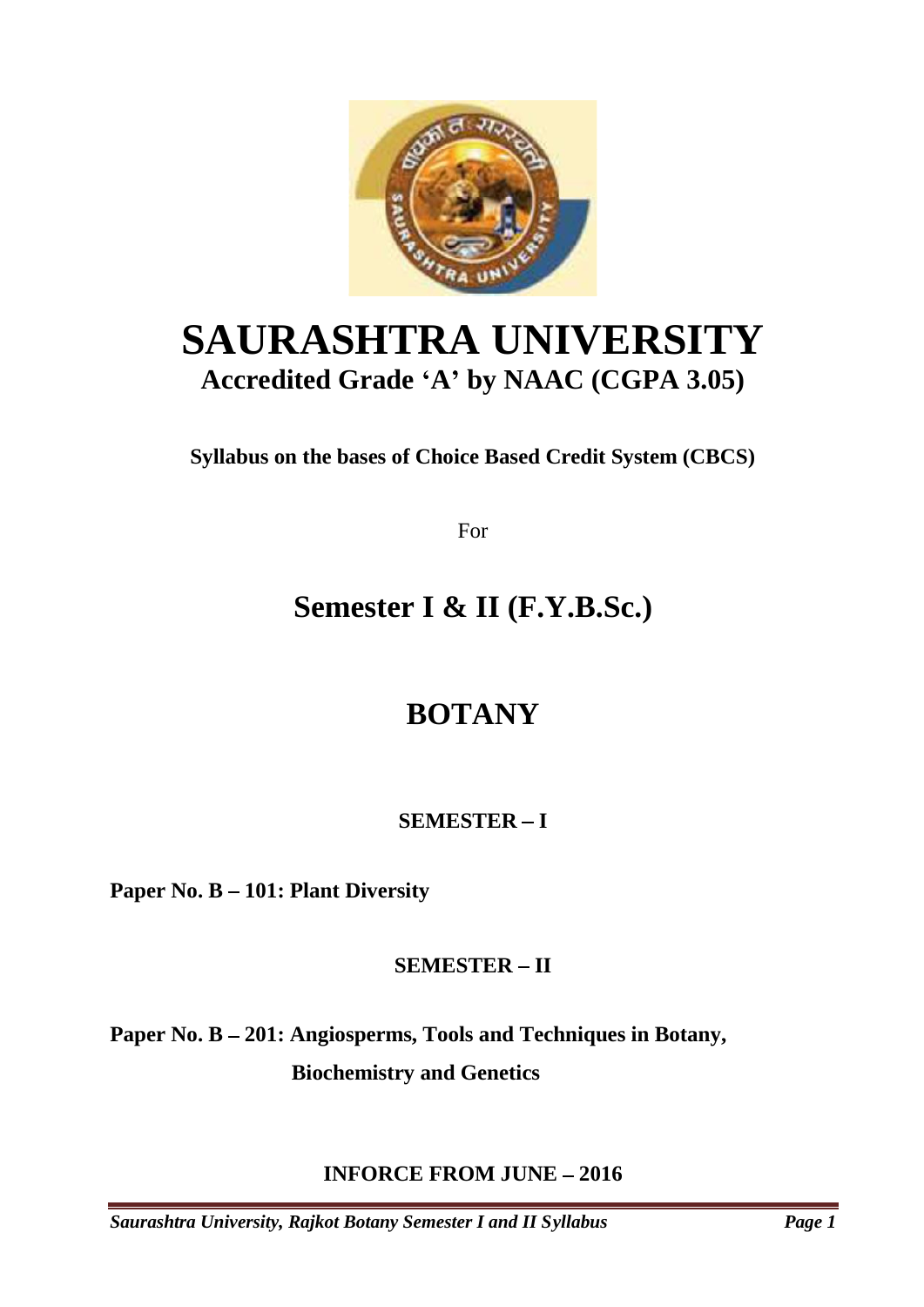

#### **FOREWORD**

Renewing and updating of the curriculum is an essential part of any vibrant university academic system. Revising the curriculum should be continues process to provide an updated education to the students at large. To meet the need and requirement of the society and in order to enhance the quality and standards of education, updating and restructuring of the curriculum must continue as a perpetual process. As a part of duty of study board, we the member of botany study board designed the new curriculum for First year (i.e. semester I & II) botany students. For designing of the curriculum we followed the UGC guideline for model curriculum. The exercise would not have been possible without the support of our respected faculties of botany. We hope that the results will fulfill expectations of the society.

**Botany, Board of Studies Botany, Board of Studies Faculty of Science Faculty of Science Saurashtra University Saurashtra University Saurashtra University Saurashtra University Rajkot Rajkot Rajkot Rajkot**

**Other than Chairman Chairman Other than Dean Dean**

#### **(Dr. R. D. Raviya) (Dr. M. M. Jani) (Dr. Mehul Rupani) (Dr. G. C. Bhimani)**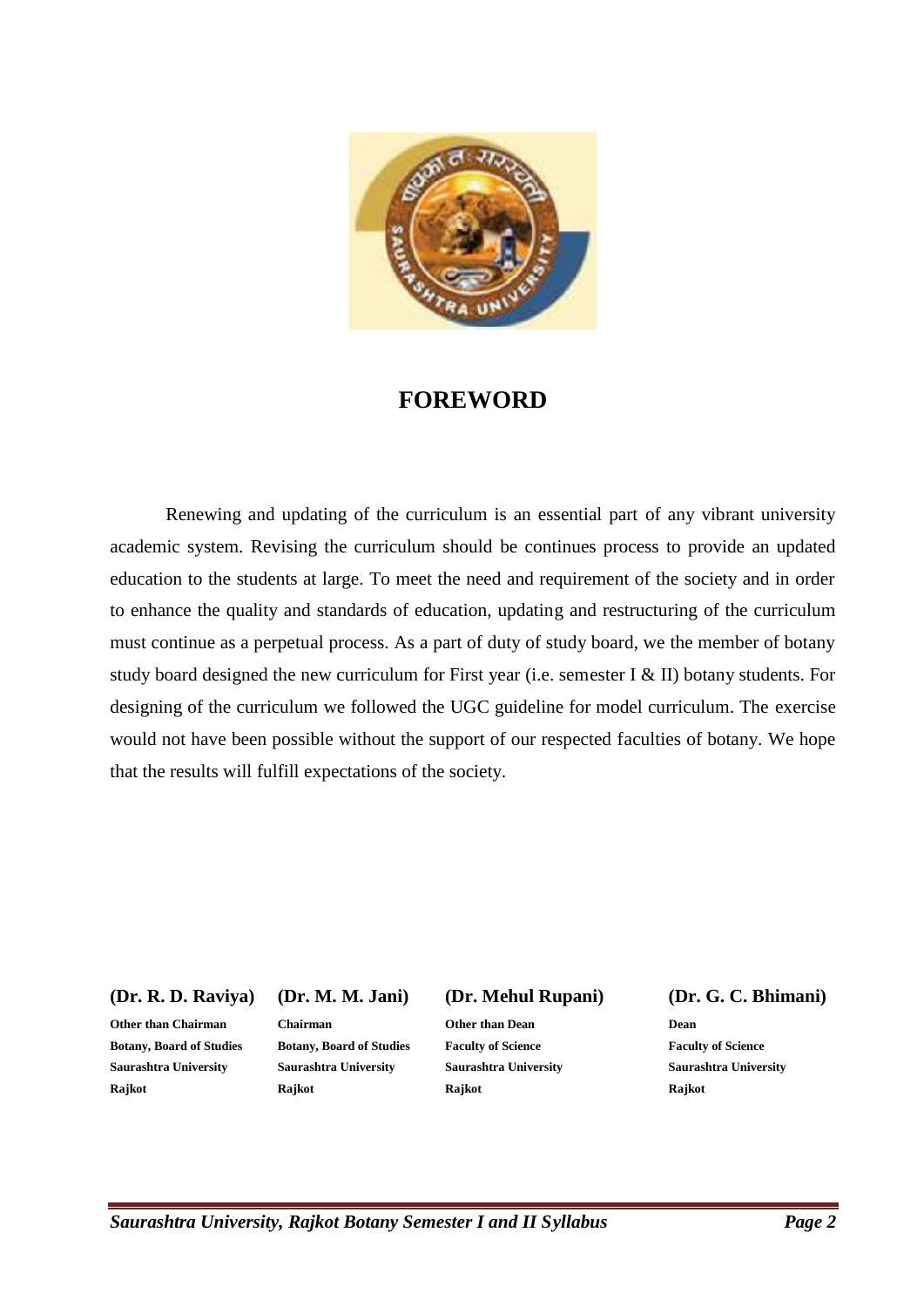# **SAURASHTRA UNIVERSITY, RAJKOT**

### **Syllabus of Semester I & II (F.Y. B.Sc.) Botany**

#### **Effective from June 2016**

This curriculum consists of two theory papers and two practical. Syllabus has been divided in to two semesters (i.e. semester  $-$  I and II). Students have to study one paper in each semester and two practical based on theory papers. The course is to be completed by assigning six periods for each theory and six periods for each practical per week. Practical periods are inclusive of field study.

### **GENERAL DETAILS OF TEACHING HOURS AND COURSE CREDIT**

| <b>Paper</b><br>no. | Title of the papers                                                              | <b>Lectures</b> | <b>Theory</b><br><b>Credit</b> | <b>Practical</b><br><b>Credit</b> | <b>Total</b><br><b>Credit</b> |
|---------------------|----------------------------------------------------------------------------------|-----------------|--------------------------------|-----------------------------------|-------------------------------|
|                     | <b>Plant Diversity</b>                                                           | 60              | 04                             | 02                                | 06                            |
| $\mathbf H$         | Angiosperms, Tools and Techniques in<br><b>Botany, Biochemistry and Genetics</b> | 60              | 04                             | 02                                | 06                            |

### **Pattern of Examination:**

Students will have to attend theory and practical both during the semester and at the end of semester, University exams will be conducted. Examination contains 70% external and 30% internal marks. A student's performance during every practical session is assessed and marks for a maximum of 15 is recorded. External practical evaluation will carry 35 marks, so total 50 marks for each practical per paper examination will be counted. Internal assessment for theory can be following any one as mention below.

| Sr. No.                       | <b>Pattern of Internal Exam</b> | <b>Marks</b> |  |  |  |  |  |  |  |
|-------------------------------|---------------------------------|--------------|--|--|--|--|--|--|--|
| $\mathbf{A}$                  | Assignments                     | 10           |  |  |  |  |  |  |  |
| 10<br><b>MCQ Written Test</b> |                                 |              |  |  |  |  |  |  |  |
|                               | Seminar/presentation            | 10           |  |  |  |  |  |  |  |
|                               | <b>OR</b>                       |              |  |  |  |  |  |  |  |
| B                             | <b>MCQ Written Test</b>         | 30           |  |  |  |  |  |  |  |
|                               | <b>OR</b>                       |              |  |  |  |  |  |  |  |
| $\mathcal{C}$                 | Assignments                     | 10           |  |  |  |  |  |  |  |
|                               | <b>MCQ Written Test</b>         | 20           |  |  |  |  |  |  |  |
|                               | <b>OR</b>                       |              |  |  |  |  |  |  |  |
| D                             | Seminar/presentation            | 10           |  |  |  |  |  |  |  |
|                               | <b>MCQ Written Test</b>         | 20           |  |  |  |  |  |  |  |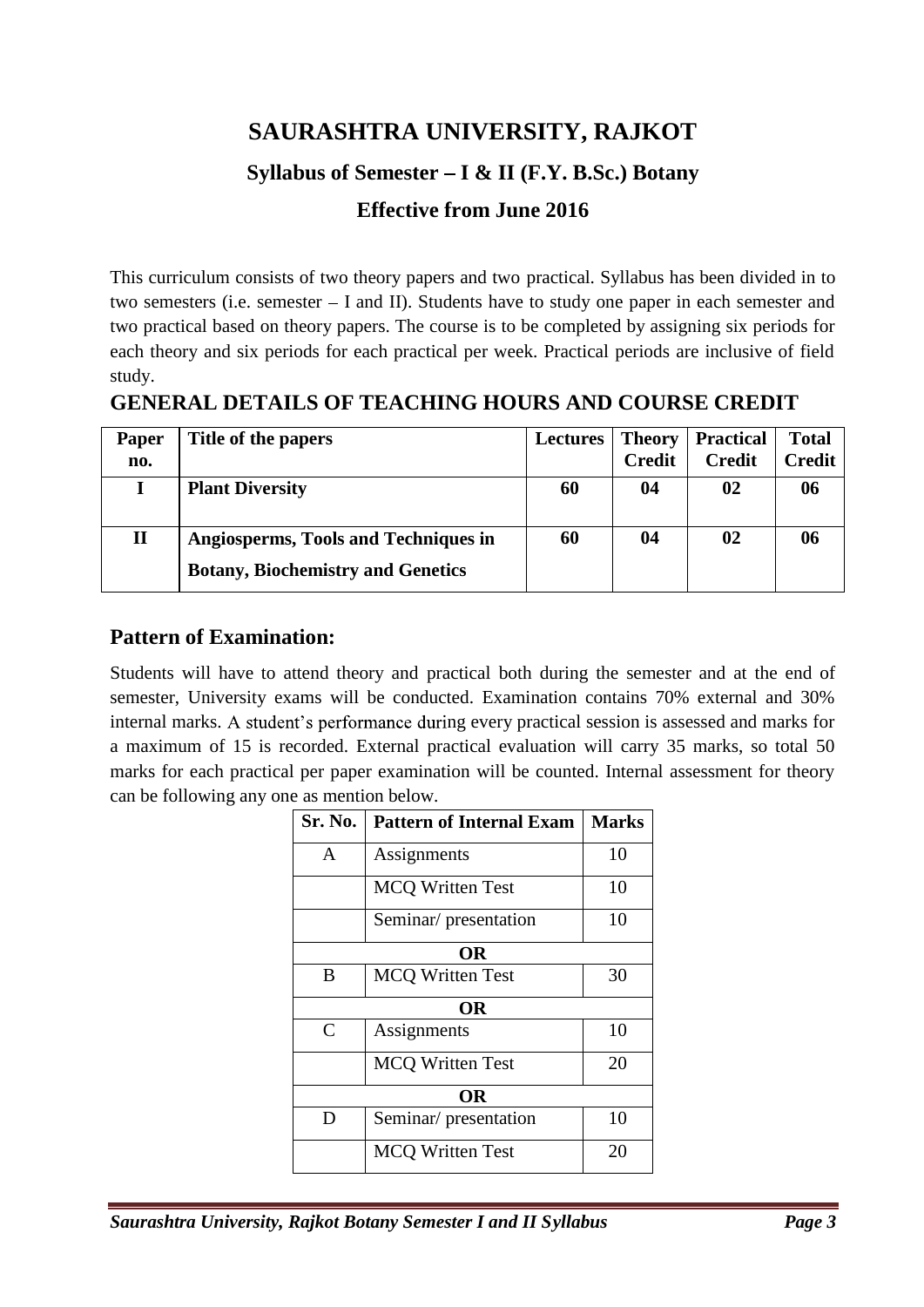# **Semester I & II (First Year B.Sc.) SKELETON OF QUESTION PAPER FOR THEORY PAPERS**

# **(EXTERNAL EXAMS)**

|                                                            | <b>Question 1 Based on UNIT 1</b>            |         |  |  |  |  |  |
|------------------------------------------------------------|----------------------------------------------|---------|--|--|--|--|--|
| $Q - 1$ (A)                                                | Objective type questions                     | 4 Marks |  |  |  |  |  |
| $Q - 1 (B)$                                                | Answer in brief (Any 1 out of 2)             | 2 Marks |  |  |  |  |  |
| $Q - 1$ (C)                                                | 3 Marks<br>Answer in detail (Any 1 out of 2) |         |  |  |  |  |  |
| $Q - 1 (D)$                                                | Write a note on (Any 1 out of 2)             | 5 Marks |  |  |  |  |  |
|                                                            | <b>Question 2 Based on UNIT 2</b>            |         |  |  |  |  |  |
| $Q - 2(A)$                                                 | Objective type questions                     | 4 Marks |  |  |  |  |  |
| $Q - 2(B)$                                                 | Answer in brief (Any 1 out of 2)             | 2 Marks |  |  |  |  |  |
| $Q - 2(C)$<br>3 Marks<br>Answer in detail (Any 1 out of 2) |                                              |         |  |  |  |  |  |
| $Q - 2(D)$                                                 | Write a note on $(Any 1 out of 2)$           | 5 Marks |  |  |  |  |  |
|                                                            | <b>Question 3 Based on UNIT 3</b>            |         |  |  |  |  |  |
| $Q - 3(A)$                                                 | Objective type questions                     | 4 Marks |  |  |  |  |  |
| $Q - 3 (B)$                                                | Answer in brief (Any 1 out of 2)<br>2 Marks  |         |  |  |  |  |  |
| $Q - 3(C)$                                                 | 3 Marks<br>Answer in detail (Any 1 out of 2) |         |  |  |  |  |  |
| $Q - 3(D)$                                                 | Write a note on (Any 1 out of 2)             | 5 Marks |  |  |  |  |  |
|                                                            | <b>Question 4 Based on UNIT 4</b>            |         |  |  |  |  |  |
| $Q - 4(A)$                                                 | Objective type questions                     | 4 Marks |  |  |  |  |  |
| $Q - 4(B)$                                                 | Answer in brief(Any 1 out of 2)              | 2 Marks |  |  |  |  |  |
| $Q - 4(C)$                                                 | Answer in detail (Any 1 out of 2)            | 3 Marks |  |  |  |  |  |
| $Q - 4 (D)$                                                | Write a note on (Any 1 out of 2)             | 5 Marks |  |  |  |  |  |
|                                                            | <b>Question 5 Based on UNIT 5</b>            |         |  |  |  |  |  |
| $Q - 5(A)$                                                 | Objective type questions                     | 4 Marks |  |  |  |  |  |
| $Q - 5$ (B)                                                | Answer in brief (Any 1 out of 2)             | 2 Marks |  |  |  |  |  |
| $Q - 5$ (C)                                                | Answer in detail (Any 1 out of 2)            | 3 Marks |  |  |  |  |  |
| $Q_1(D)$                                                   | Write a note on (Any 1 out of 2)             | 5 Marks |  |  |  |  |  |
|                                                            | TOTAL MARKS: 70; TOTAL TIME: 21/2 HOURS      |         |  |  |  |  |  |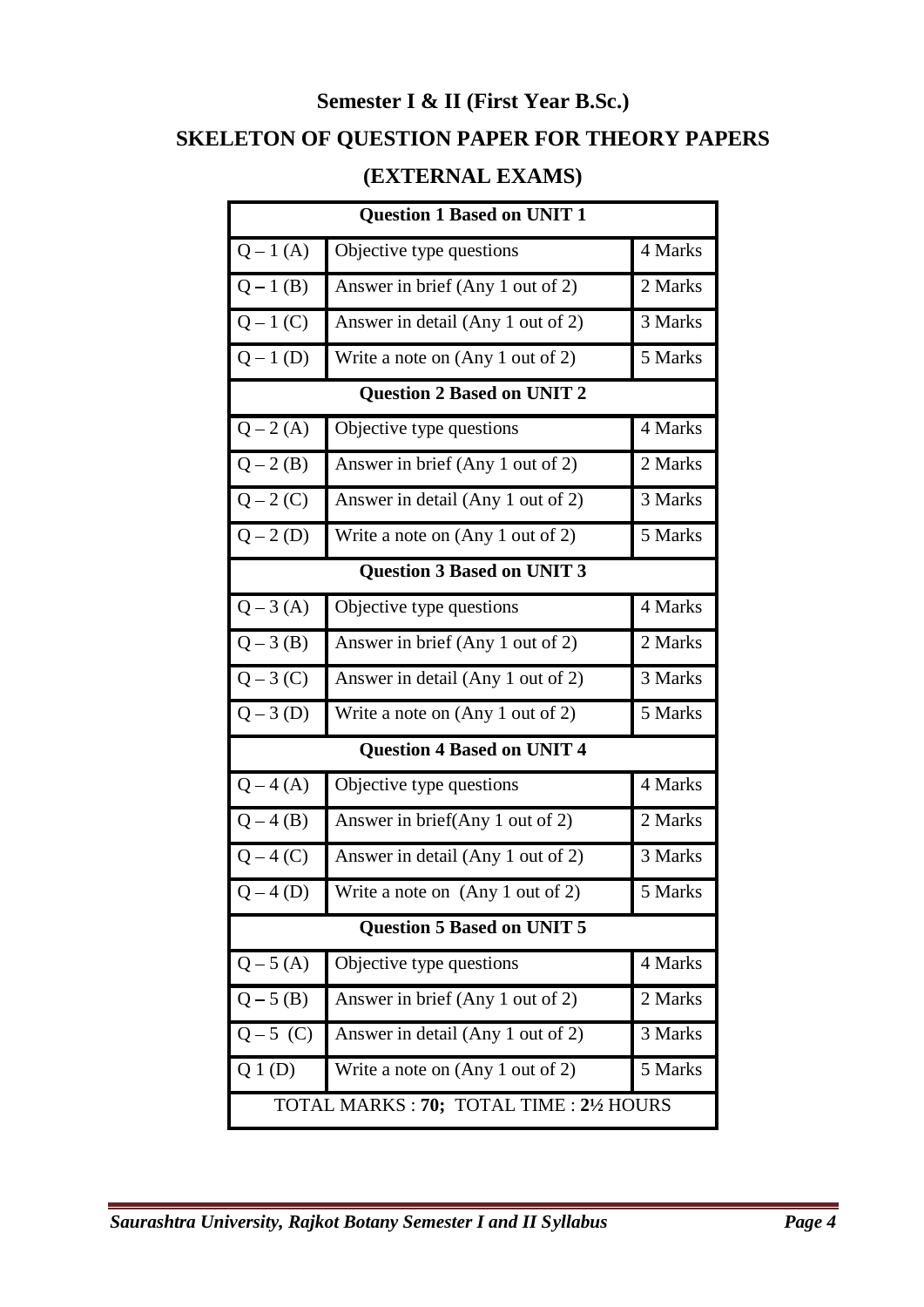#### **Total Scheme of evaluation**

| <b>Semester</b> | <b>Theory</b>   |                 |              | <b>Practical</b> |                 |              |  |  |
|-----------------|-----------------|-----------------|--------------|------------------|-----------------|--------------|--|--|
|                 | <b>Internal</b> | <b>External</b> | <b>Total</b> | <b>Internal</b>  | <b>External</b> | <b>Total</b> |  |  |
|                 | 30              | 70              | 100          | 15               | 35              | 50           |  |  |
|                 | 30              | 70              | 100          | 15               | 35              | 50           |  |  |

# **Minimum requirements of plant material and Instruments for Botany Practical based on Paper B-101 and Paper B-201**

- Use of one micro scope for two students in practical batch
- Fresh plant material as well preserve material as per syllabus
- Different types of stain for slide preparation
- Charts for life cycles
- Original plant / Photographs / charts for Medicinal plants.
- Different types of stain for slide preparation
- Paper chromatography chamber and their equipment's  $&$  Chemicals
- Twig of plant and charts for Families

# **SAURASHTRA UNIVERSITY, RAJKOT**

### **Faculty of Science**

## **Course structure and Unique Code**

## **Syllabus of Semester I & II (F.Y. B.Sc.) Botany**

### **Effective from June 2016**

| N <sub>o</sub> | Course    | Sem          | Paper name             | Paper | Credit | Unique Code No of Paper |         |         |       |     |       |        |
|----------------|-----------|--------------|------------------------|-------|--------|-------------------------|---------|---------|-------|-----|-------|--------|
|                |           | ٠            |                        | No.   |        |                         |         |         |       |     |       |        |
|                |           |              |                        |       |        | Year                    | Faculty | Subject | Level | Sem | Paper | Option |
|                |           |              |                        |       |        |                         |         |         |       |     | NO.   |        |
| 01             | <b>UG</b> | I            | <b>Plant Diversity</b> | $B -$ | 06     | 16                      | 03      | 03      | 01    | 01  | 01    | $00\,$ |
|                |           |              |                        | 101   |        |                         |         |         |       |     |       |        |
| 02             | UG        | $\mathbf{I}$ | Angiosperms,           | $B -$ | 06     | 16                      | 03      | 03      | 01    | 02  | 02    | $00\,$ |
|                |           |              | <b>Tools and</b>       | 201   |        |                         |         |         |       |     |       |        |
|                |           |              | <b>Techniques in</b>   |       |        |                         |         |         |       |     |       |        |
|                |           |              | Botany,                |       |        |                         |         |         |       |     |       |        |
|                |           |              | <b>Biochemistry</b>    |       |        |                         |         |         |       |     |       |        |
|                |           |              | and Genetics           |       |        |                         |         |         |       |     |       |        |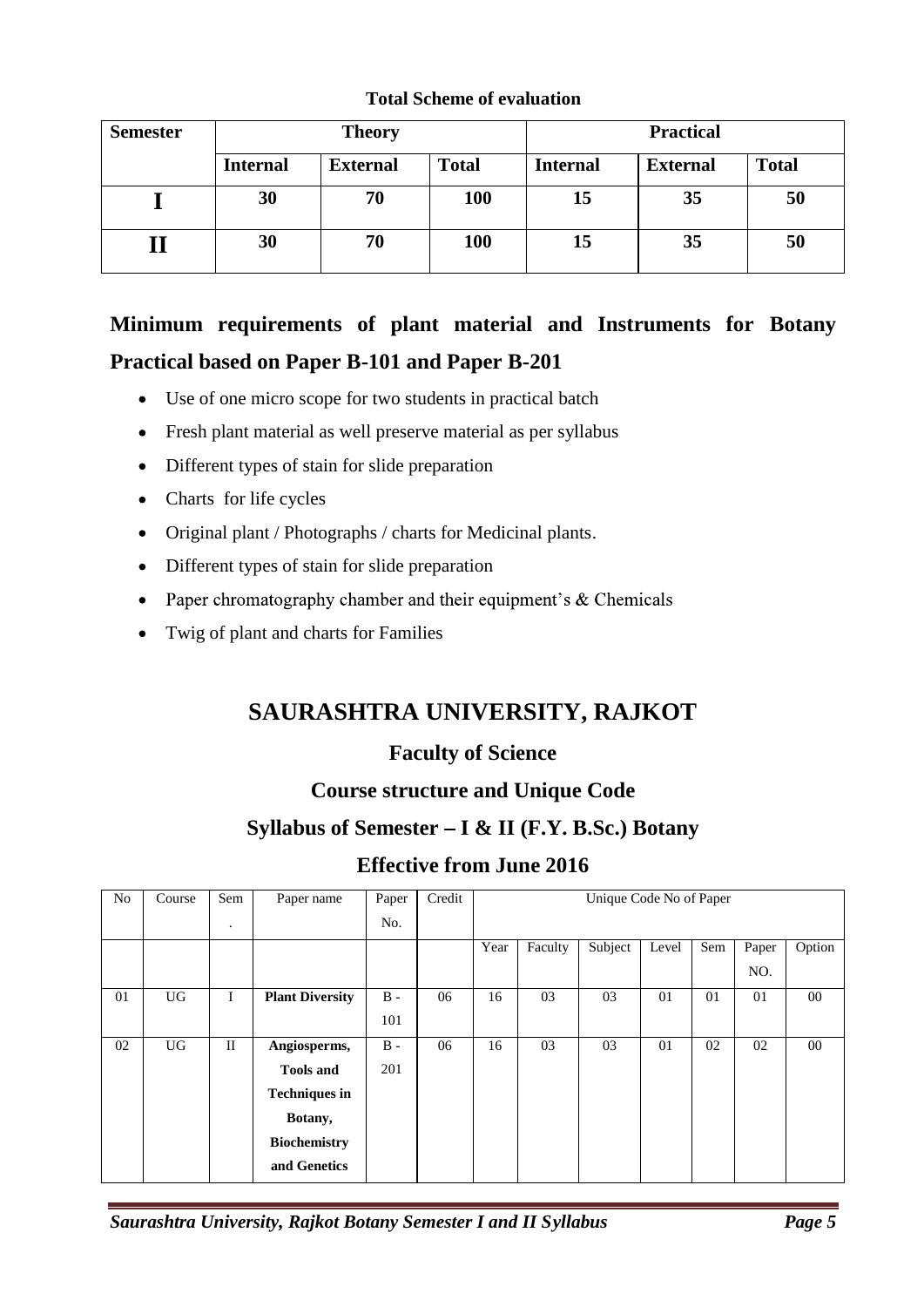# **Semester - I**

## **Paper B-101: Plant Diversity**

### **Unit-1: Introductory Botany and Algae 0.8 Credit (12 Lectures)**

- 1.1 Scope and objectives of Botany
- 1.2 Branches of Botany
- 1.3 Classification: Whittaker (Five Kingdom)
- 1.4 General characters, Smith's classification and Algae in human welfare.
- 1.5 Life history of *Spirogyra* (Chlorophyceae), *Sargassum* (Phaeophyceae) (Excluding development)

#### **List of Reference Books:**

- *1) Smith, G. M. (1955). Cryptogamic Botany Vol. I Algae and Fungi. Tata McGraw hill Publishing Company Ltd., New Delhi. 2nd edition.*
- *2) Singh, V., Pande, P. C., Jain, D. K.. (2014). A Text Book of Botany. Rastogi Publications, Meerut, New Delhi. 5th revised edition.*
- *3) Singh, V., Pande, P. C., and Jain. D. K. (2015). A Text book of botany. Rastogi publications, Meerut, New Delhi. 4th edition.*
- *4) Vashishta, B.R. (1987). Botany for degree students - Algae. S. Chand and company (Pvt.) Ltd Ram Nagar-New Delhi. 7th edition.*
- *5) Anne. Regaed. , Kumaresan, V., Arumugam, N. (2014) Algae. Saras publication, Kattar P.O. Nagercoil, Tamilnadu. 1 st edition.*
- 6) Gangulee, H. C., Das, K. S., Dutta, C. (2005). College Botany Volume 1. New Central Book Agency, India  $1<sup>st</sup>$  edition.

### **Unit 2: Fungi 0.8 Credit (12 Lectures)**

- 3.1 General characters, Alexopolus' classification and fungi in human welfare.
- 3.2 Life history of *Mucor* (Zygomycotina), *Agaricus* (Bacidiomycotina) (Excluding development)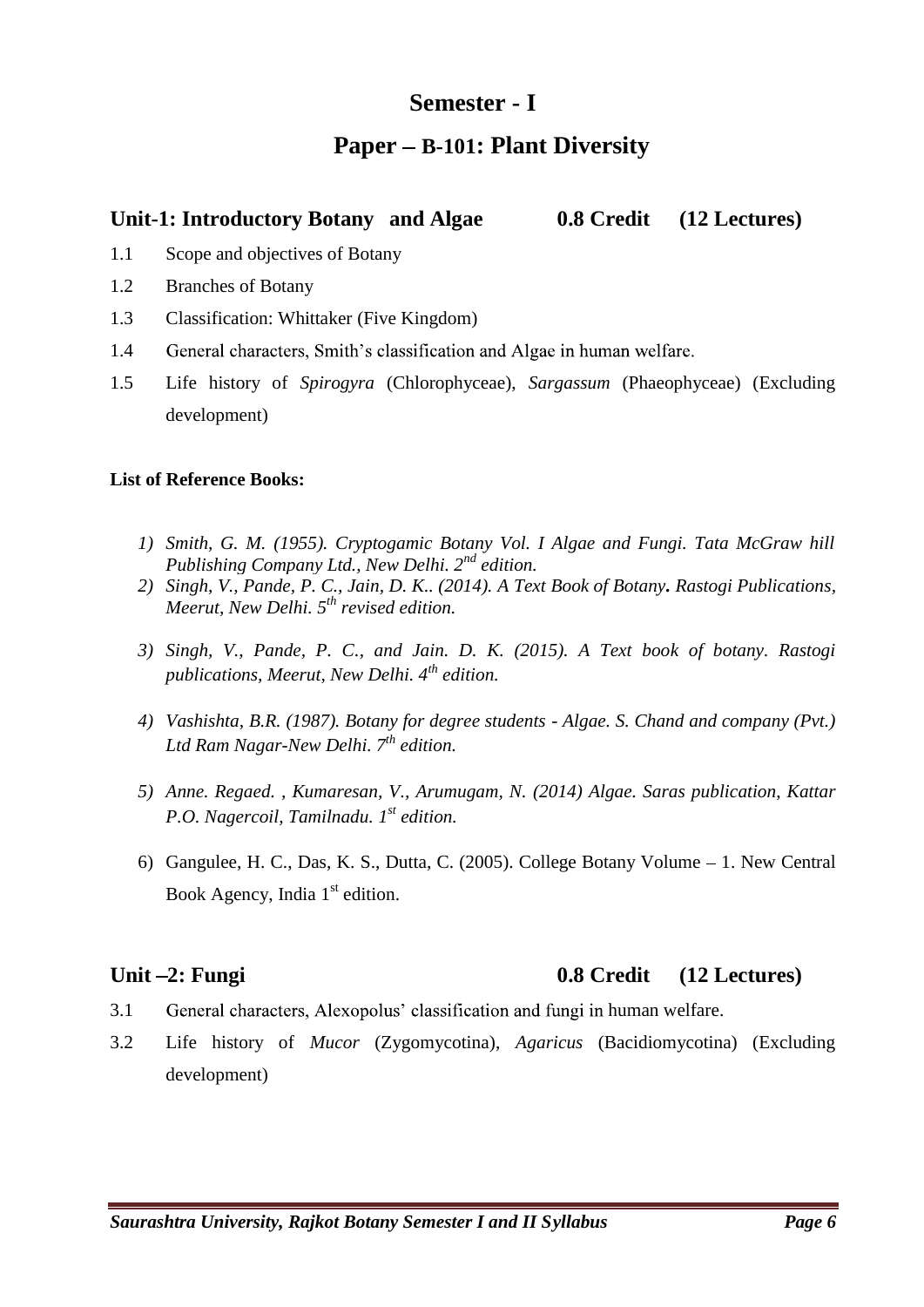#### **List of Reference Books:**

- *1) Smith, G. M. (1955). Cryptogamic Botany Vol. I Algae and Fungi. Tata McGraw hill Publishing Company Ltd., New Delhi. 2nd edition.*
- *2) Singh, V., Pande, P. C., Jain, D. K... (2014). A Text Book of Botany. Rastogi Publications, Meerut, New Delhi. 5th revised edition.*
- *3) Singh, V., Pande, P. C., and Jain. D. K. (2015). A Text book of botany. Rastogi publications, Meerut, New Delhi. 4th edition.*
- *4) Vashishta, B.R., Sinha, A.K. (2002). Botany for degree students. Fungi- S.Chand.*
- *5) Alexopoulos, C.J., Mims, C.W., Blackwell, M. (1996). Introductory Mycology, John Wiley and Sons (Asia), Singapore. 4th edition.*

### **Unit 3: Bryophyte 0.8 Credit (12 Lectures)**

- 4.1 General account and outline of classification of bryophytes by Rothmaller up to class
- 4.2 Life history of *Riccia* (Excluding development)

#### **List of Reference Books:**

- *1) Smith, G. M. (1955). Cryptogamic Botany Vol. I Bryophytes and Pteridophytes. Tata McGraw hill Publishing Company Ltd., New Delhi. 2nd edition.*
- *2) Singh, V., Pande, P. C., Jain, D. K... (2014). A Text Book of Botany. Rastogi Publication, Meerut, New Delhi. 5th revised edition.*
- *3) Singh, V., Pande, P. C., and Jain. D. K. (2015). A Text book of botany. Rastogi publication, Meerut, New Delhi. 4 th edition.*
- 4) Parihar, N.S. (1991). An introduction to Embryophyta. Vol. I. Bryophyta. Central Book Depot, Allahabad.

#### **Unit 4: Pteridophyte 0.8 Credit (12 Lectures)**

- 5.1 Origin, Evolution and Phylogeny of Land plants (General Account) with Geological time scale.
- 5.2 General accounts and outline of classification of Pteridophytes by G.M. Smith up to class
- 5.3 Life history of *Nephrolepis* (Excluding development)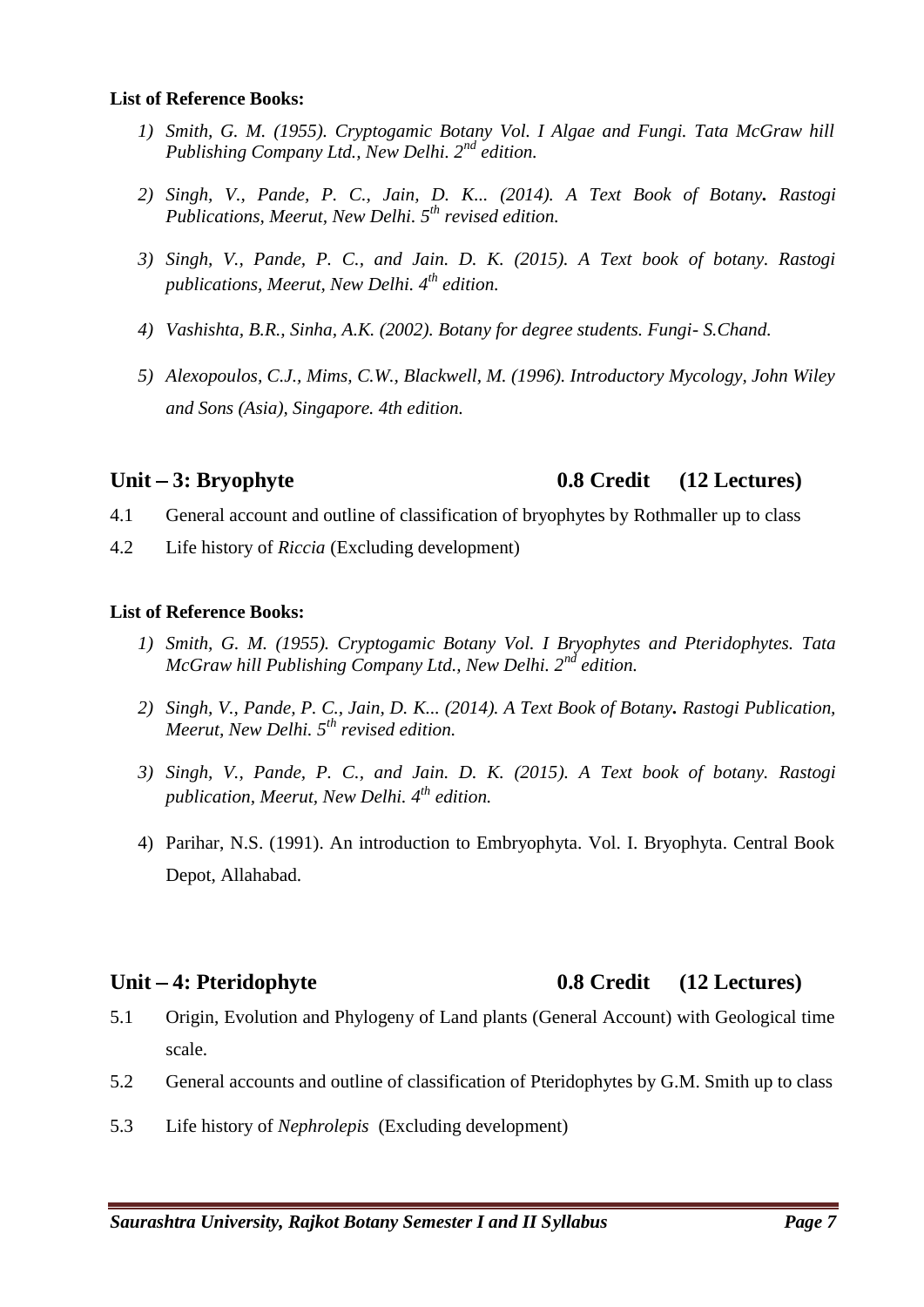#### **List of Reference Books:**

- *1) Smith, G. M. (1955). Cryptogamic Botany Vol. I Bryophytes and Pteridophytes. Tata McGraw hill Publishing Company Ltd., New Delhi. 2nd edition.*
- *2) Singh, V., Pande, P. C., Jain, D. K... (2014). A Text Book of Botany. Rastogi Publications, Meerut, New Delhi. 5th revised edition.*
- *3) Singh, V., Pande, P. C., and Jain. D. K. (2015). A Text book of botany. Rastogi publications, Meerut, New Delhi. 4th edition.*
- 4) Vashishta, P.C., Sinha, A.K., Kumar, A., (2010). Pteridophyta, S. Chand. Delhi, India.
- 5) Parihar, N.S. (1991). An introduction to Embryophyta. Vol. I. Pteridophyta. Central Book Depot, Allahabad.

#### **Unit 5: Gymnosperm 0.8 Credit (12 Lectures)**

- 6.1 General characters, outline of classification by GM Smith and characters of gymnosperms classes
- 6.2 Life history of *Cycus* (Excluding development)

#### **List of Reference Books:**

- *1) Singh, V., Pande, P. C., Jain, D. K... (2014). A Text Book of Botany. Rastogi Publications, Meerut, New Delhi. 5th revised edition.*
- *2) Singh, V., Pande, P. C., and Jain. D. K. (2015). A Text book of Botany. Rastogi publications, meerut, New Delhi. 4th edition.*